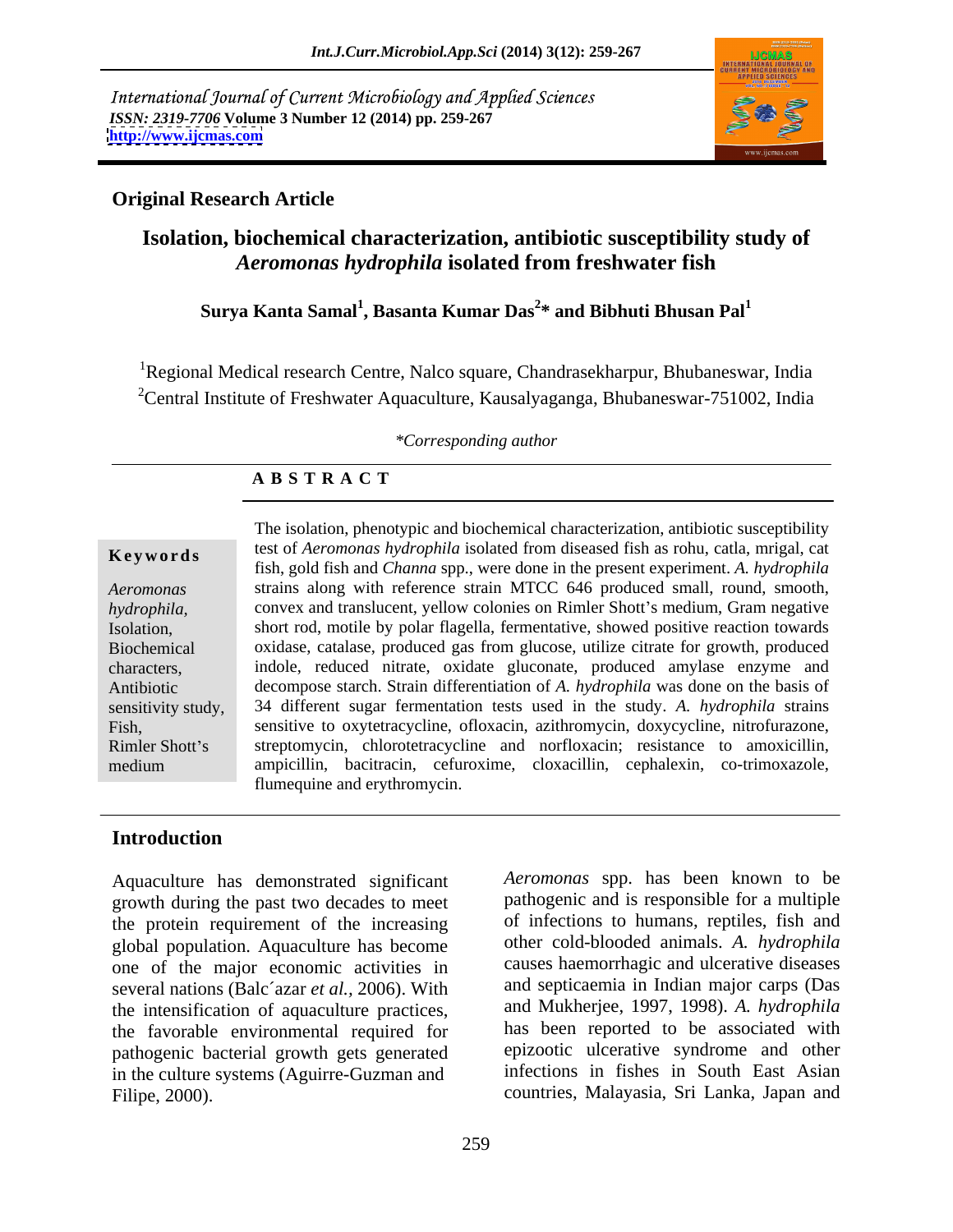India (Das and Mukherjee, 1997, 1998; carbohydrate metabolism and production of 2007). The antibiotic sensitivity test of enzyme hydrolysis and amino acid was studied by several authors (Du *et al.*, on carbohydrate metabolism reaction 2011; Ali Alzainy, 2011; Dias *et al.,* 2012;

Isolation of *Aeromonas hydrophila* bacteria was done from diseased fish viz. catla (*Catla catla*), rohu (*Labeo rohita*), mrigal (*Cirrhinus mrigala*), gold fish (*Carassius auratus*), Anabas (*Anabas testidenus*) and clarias (*Clarias betrachus*), cat fish and Channa species (*Channa punctatus* & *Channa marulius*) showing gross diffusion techniques (Cruikshank *et al.,* pathological lesions as ulcerated skin, tail and the pathological lesions as ulcerated skin, tail and the pathological versus of the pathological experimental and (Hi-media) were used for antibiotic and fin rot, from different experimental and culture ponds of Central Institute of Freshwater Aquaculture (CIFA), with their disc potency were summarized in commercial farms of Odisha and Andhra Pradesh. Samples were collected aseptically from different organs like skin, gill, kidney, liver and intestine etc. and grown on brain heart infusion (BHI) broth and turbid growth cultures from BHI broth streaked onto<br>
Rimler Shott's medium and Aeromonas and Republic of Diagnostic sensitivity medium Rimler Shott's medium and Aeromonas being the Diagnostic sensitivity medium isolation agar medium for isolation of (DSM) plates by help of a sterile forceps. *Aeromonas* spp. The antibiotic discs were then kept on the

determine the physiological characters,

Miyazaki *et al.,* 2001; Shome *et al.,* 2005). nitrogenous compounds. The characters Several studies have incriminated these such as capsule formation, motility and organisms in gastroenteritis ranging from formation of flagella were recorded under mild diarrhea to life-threatening cholera-like morphological studies. The physiological illness in children and adults, wound characters included catalase production, infections, meningitis, broncho-pulmonary growth on KCN medium, methyl red (MR) infections and osteomyelitis (Figueras *et al.,* and voges-proskauer (VP) medium; different *Aeromonas hydrophila* against different decarboxylase tests, maximum temperature antibiotics isolated from different sources of for growth in nutrient broth and growth in diseased fish, clinical and environmental peptone water in the presence or absence of samples from India and other parts of world NaCl (Holt and Krieg, 1984). Observations Khairul Afizi *et al.*, 2013). The glucose and glycerol, production of acid in **Materials and Methods**  mannose, sorbose, D-lactose, D-maltose, D- **Isolation of Bacteria Isolation of Bacteria Isolation Isolation I**solation **I**solation **I**solation **I**solation **I**solation **I**solation **I**solation **I**solation **I**solation **I**solation **I**solation **I**solation enzyme hydrolysis and amino acid on carbohydrate metabolism reaction included production of acid and gas in L-arabinose, D-xylose, L-rhamnose, D sucrose, raffinose, D-mannitol, D-dulcitol, D-sorbitol, salicin, esculin hydrolysis and production of  $\beta$ -galactosidase (West and Colwell, 1984).

### **Antibiotics sensitivity test**

**Biochemical characterization** of  $37^{\circ}$ C for 24 hours. Cultures were judged as *Aeromonas hydrophila* resistant or sensitive on the basis of size of The biochemical tests were conducted to according to the guidelines of the CLSI, The antibiotic susceptibility test was done using standard antibiotic discs by disc 1975). A total of 34 types of antibiotics disc  $(Hi$ -media) were used for sensitivities study and the different discs Table 3. Different *A. hydrophila* cultures were grown in brain heart infusion (BHI) broth for 24 hours at  $37^{\circ}$ C. The suspension  ${}^{0}C$ . The suspension was reinoculated on diagnostic sensitivity (DST, Hi Media, India) medium plates by swabbing. The antibiotic discs were then kept on the Diagnostic sensitivity medium (DSM) plates by help of <sup>a</sup> sterile forceps. The antibiotic discs were then kept on the DSM plates and the plates were incubated at the zone of bacteria growth inhibition (2010).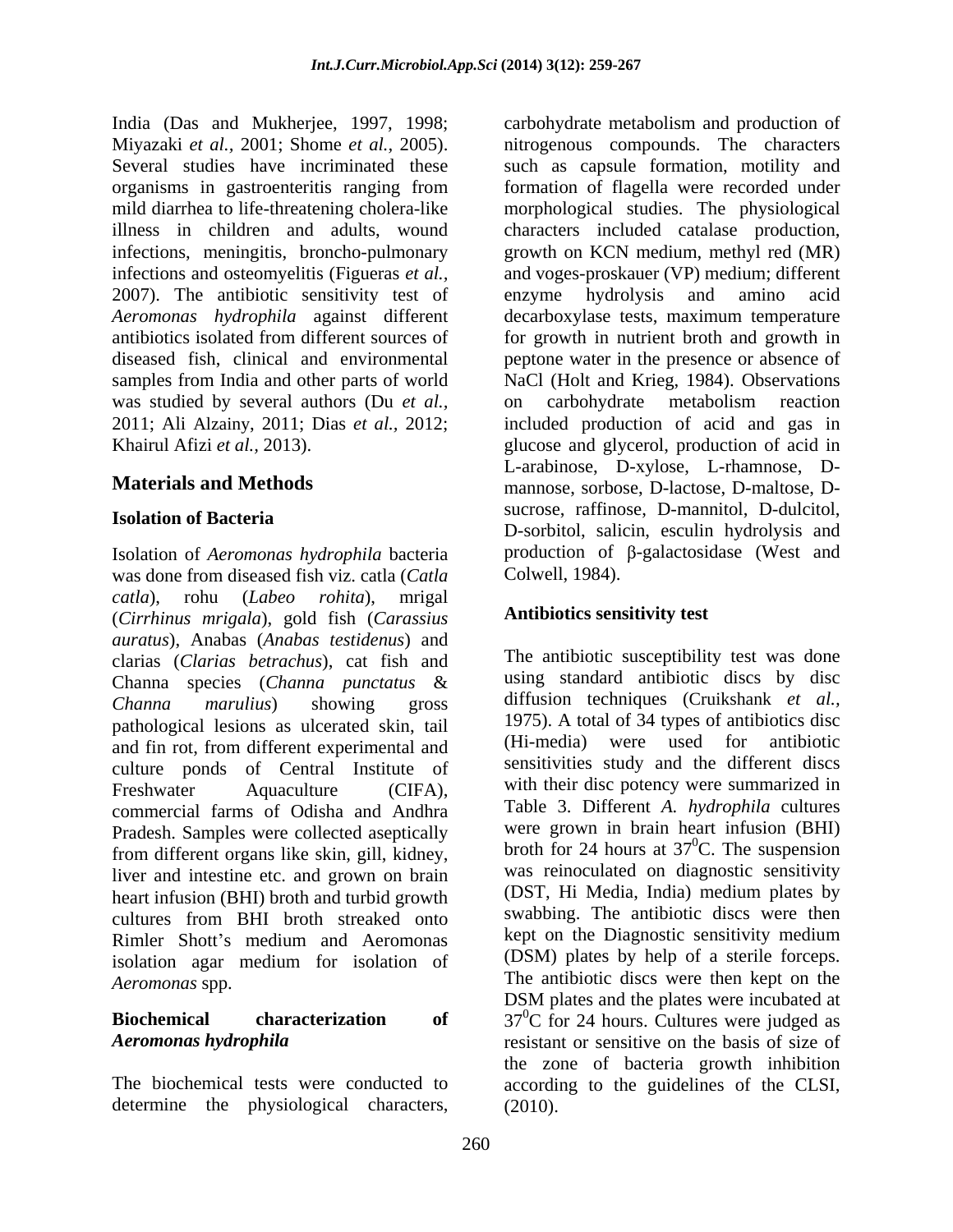### **Isolation of** *Aeromonas hydrophila* **isolates**

Total of 197 samples were collected from skin lesion, liver, kidney, intestine, gill and spleen of different diseased fish as *Channa*  spp., mrigal, catfish, goldfish, rohu, catla, etc. of Pathology laboratory, catfish unit, wet laboratory of Central Institute of Commercial farm of Puri, Cuttack and Khordha districts and selected commercial farms of Andhra Pradesh. Out of 197 isolates, 59 isolates grown in Rimler-Shott's (RS) and Aeromonas isolation agar (AIA) agar medium and produced yellow, round, small to medium, convex, elevated and transparent colonies. After Gram staining, a series of biochemical tests and sugar fermentation tests; only 12 isolates confirms as *Aeromonas hydrophila* and their source of isolation were; skin lesion of mrigal of CIFA pond, skin lesion, liver, kidney of *Channa* spp. of commercial fish farm of Puri<br>
ornithine decarboxylase test, Voges district, CIFA wet laboratory and Andhra Pradesh. Various authors used different mediums for isolation of *Aeromonas* spp. from aquatic environments, aquatic animals, seafoods, raw milk, animal products, fish and humans as Rimler-Shotts medium, starch ampicillin agar, SA, Rimler's-Shotts penicillin based medium, Pseudomonas hamnose, D-melibiose, m-inositol, aeromonas selective agar base (GSP) and Starch ampicillin agar (SAA) in Eastern Canada (Shotts and Rimler, 1973; Jenkins

# *A. hydrophila* **isolates**

In our study, we found that *A. hydrophila* isolates (Ah1-Ah12) produced small, round, and Aeromonas isolation agar (AIA)

**Results and Discussion**  medium. Microscopically *A. hydrophila* was Freshwater Aquaculture (CIFA); flagella, vibriostatic compound (O/129, 150 (RS) and starch-glutamate-ampicillin- arabinose; do not ferment D-sorbose, Land Taylor, 1995; Singh, 1997).  $\qquad \qquad \text{not} \qquad \text{produced} \qquad H_2S \qquad \text{gas} \qquad \text{(Table 1).} \qquad A.$ **Biochemical characterization of**  $\omega$  other basal medium with 0–2% NaCl and do smooth, convex, translucent, yellow  $\frac{1}{\sqrt{2}}$  decarboxylase ornithine  $\alpha$ colonies on Rimler Shott's  $(RS)$  medium a Gram negative short rod, motile by polar flagella with swarming movement and they were  $0.5-1.2$  µm in diameter and  $1.4-15.0$ µm in length. All the 12 isolates were compared with the reference strain *A. hydrophila* MTCC 646 (Ah13), (Microbial Institute, Chandigarh, India). *A. hydrophila* isolates including reference strain (MTCC 646) were fermentative, motile by polar g), and novobiocin- resistant, showed positive reaction towards oxidase, catalase, produced gas and acids from glucose, utilize citrate for growth and produced acetoin, produced indole, reduced nitrate, oxidate gluconate, produced amylase enzyme and decompose starch, showed positive reaction towards lipase test, gelatinase test, caseinase test, DNase test, oxidation of ONPG test, lysine and arginine decarboxylase test; esculin hydrolysis test, methyl red (MR) test, alkyl sulfatase test, acetate utilization test; showed negative reaction towards ornithine decarboxylase test, Voges proskauer (VP) test, urease test, malonate utilization test and DL-lactate utilization test. *A. hydrophila* isolates utilize glucose, dextrose, lactose, D-mannitol, sucrose, D maltose, trehalose, starch, D-galactose, Dribose, glycerol, salicin, sorbitol, rhamnose, D-mannose, amygdalin, L-arginine and rhamnose, D-melibiose, m-inositol, raffinose, adonitol, D-cellobiose, inulin, L arabinose, xylose and dulcitol; do not reduced ferrous sulfate to ferric sulfate and *hydrophila* strains grow in nutrient broth and other basal medium with 0–2% NaCl and do not grow in presence of 4–8% NaCl. Similar results with minor variations in biochemical properties of *A. hydrophila* isolates was reported by various authors as negative for lysine decarboxylase, ornithine decarboxylase positive, Voges proskauer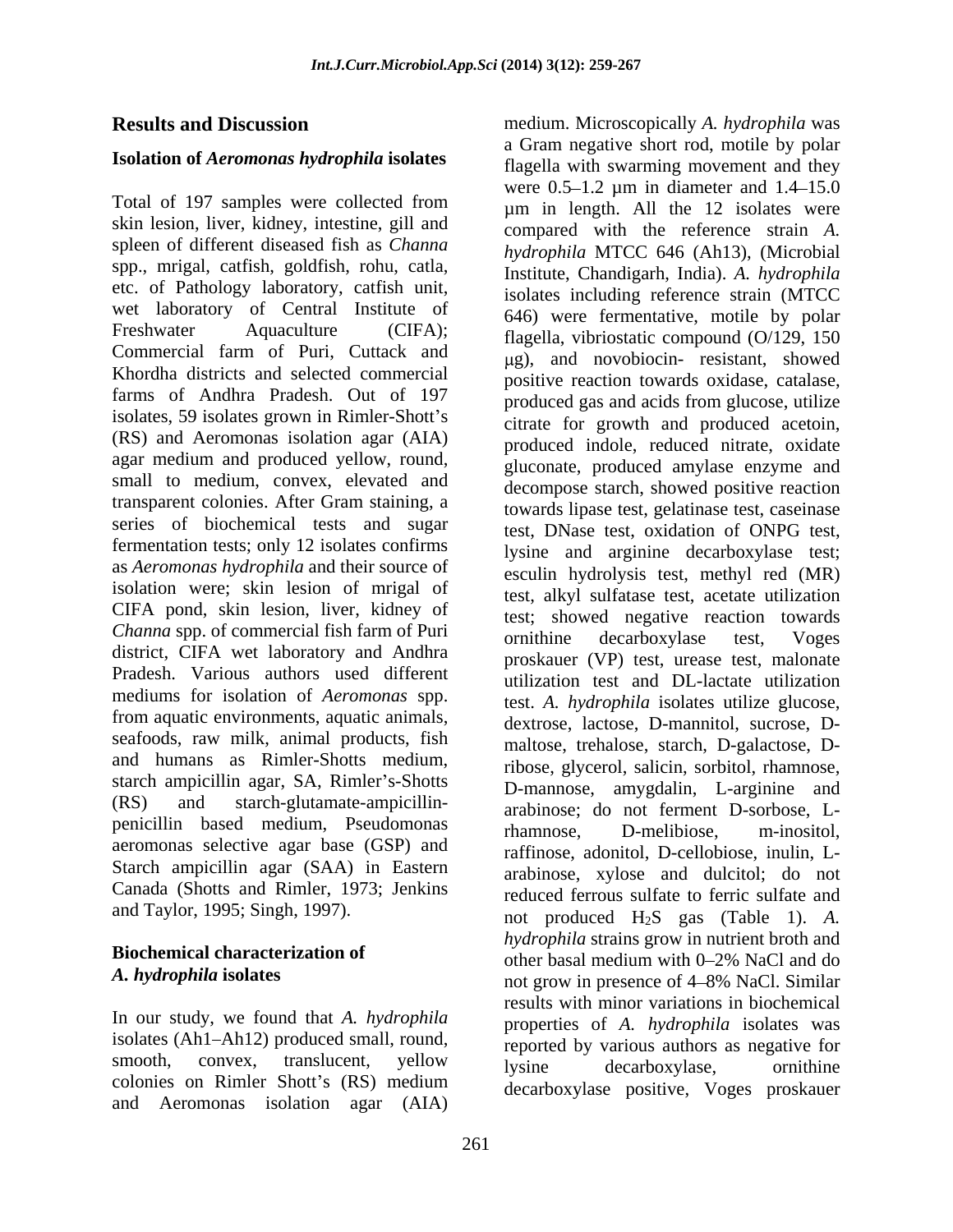positive (Jayavignesh *et al.*, 2011), H<sub>2</sub>S cefpodoxime, cefalotin, ceftazidime, positive, negative towards DNase test, cephalexin, cefoxitin, cephotaxime), isolated from rainbow trouts in Korea (Lee quinolones, gentamicin, kanamycin, *et al.,* 2000), from fish (*Etroplus suratensis)* and the waters of traditional brackishwater sulphamethoxazole, ciprofloxacin, farms in Cochin, India (Thomas *et al.,* 2009), from *Labeo rohita* and from various organs of freshwater fish (Sahu *et al.,* 2011), from skin ulcerated fish (*Schizothorax prenanti*) in Yaan city, China (Du *et al.,*

decarboxylase test (Ah7 & Ah11), arginine al., 2006; Ghenghesh et al., 2008; & Ah10), VP test (Ah3 & Ah9), gluconate Khairul Afiziul et al., 2013). Like (Ah6), alkyl sulfatase test (Ah12) and was same  $(2.07)$ , the ratio of gelating strain MTCC 646 (Ah1-Ah13) were  $100\%$ the ratio of amylase activity of Ah1 & Ah6 azithromycin, doxycycline, 92.3% sensitive same (1.69), Ah3 & Ah10 was same (1.75) chlorotetracycline, cephalothin, and the ratio of DNase activity of Ah6 & chloramphenicol, norfloxacin, furazolidone,

resistant to third and fourth generations flumequine, erythromycin, penicillin-G, cephalosporins, aminoglycosides, quinolone and fluoroquinolones and other commonly compound (O/129), polymixin-B and cephalosporins (cefuroxime, ceftriaxone,

nitrate positive, potassium cyanide positive, chloramphenicol, tetracycline, imipenem, 2011), isolated from diseased fish (Sarkar *et*  clinical samples in different parts of world *al.,* 2012).<br> **as Venezuela, South East Brazil, Vietnam,**<br>
Asia, Abu Dhabi, UAE, Mhow and Indore<br>
In our study, we reported that *A. hydrophila* city of Madhyapradesh, Meghalaya and isolates showed variation in few Assam states, China, Lagos metropolis in biochemical reactions such as lysine Nigeria, Malaysia and Egypt (Ottaviani *et*  decarboxylase test (Ah4 & Ah9), citrate Kaskhedikar and Chhabra, 2009, 2010; utilization test (Ah8 & Ah12), MR test (Ah5 Ashiru *et al.,* 2011; Odeyemi *et al.,* 2012; oxidation test (Ah10), acetate utilizetion test antibiotics, various extracts as hexane, ethyl oxidation of ONPG test (Ah1). We observed aqueous extracts of *Mangifera indica* that the ratio of caseinase, gelatinase, (mango) kernel have potentialities in using amylase and DNase activity varied in the against different aquatic bacterial pathogens range of 1.56 2.36, 2.06 2.75, 1.57 1.89 including *A. hydrophila* (Sahu *et al.,* 2013). and 1.56 2.09, respectively (Table 2). The In our present experiment, all the isolates of ratio of caseinase activity of Ah4 & Ah5 *A. hydrophila* isolates including reference activity of Ah6 & Ah12 was same (2.18), sensitive to oxytetracycline, ofloxacin, was same (1.87), Ah4, Ah9, Ah11 were to nitrofurazone, streptomycin, 84.6% to and the ratio of DNase activity of Ah6 & chloramphenicol, norfloxacin, furazolidone, Ah12 was same (1.87). 76.9% to amikacin, trimethoprim, neomycin, **Antibiotic sensitivity study of** *A. hydrophila* **isolates** tetracycline and resistance to amoxicillin, *Aeromonas hydrophila* isolates were used antibiotics and sensitive to cephotaxime (Table 3). cefpodoxime, cefalotin, ceftazidime, cephalexin, cefoxitin, cephotaxime), quinolones, gentamicin, kanamycin, nitrofurantoin, norfloxacin, sulphamethoxazole, oxytetracycline, doxycycline, amikacin, aminoglycosides, amoxicillin, ofloxacin, pefloxacin, neomycin, oxacillin, gatifloxacin and levofloxacin isolated from different diseased fish, environmental and as Venezuela, South East Brazil, Vietnam, Asia, Abu Dhabi, UAE, Mhow and Indore city of Madhyapradesh, Meghalaya and *al.,* 2006; Ghenghesh *et al.,* 2008; Khairul Afiziul *et al.,* 2013). Like acetate, acetone, ethanolic, methanolic and strain MTCC 646 (Ah1-Ah13) were 100% azithromycin, doxycycline, 92.3% sensitive chlorotetracycline, oxacillin, 69.2% to ciprofloxacin, gentamycin, flomequine, 61.5% to ampicillin, bacitracin, cefuroxime, cloxacillin, cephalexin, co-trimoxazole, flumequine, erythromycin, penicillin-G, nalidixic acid, vibriostatic compound (O/129), polymixin-B and cephotaxime (Table 3).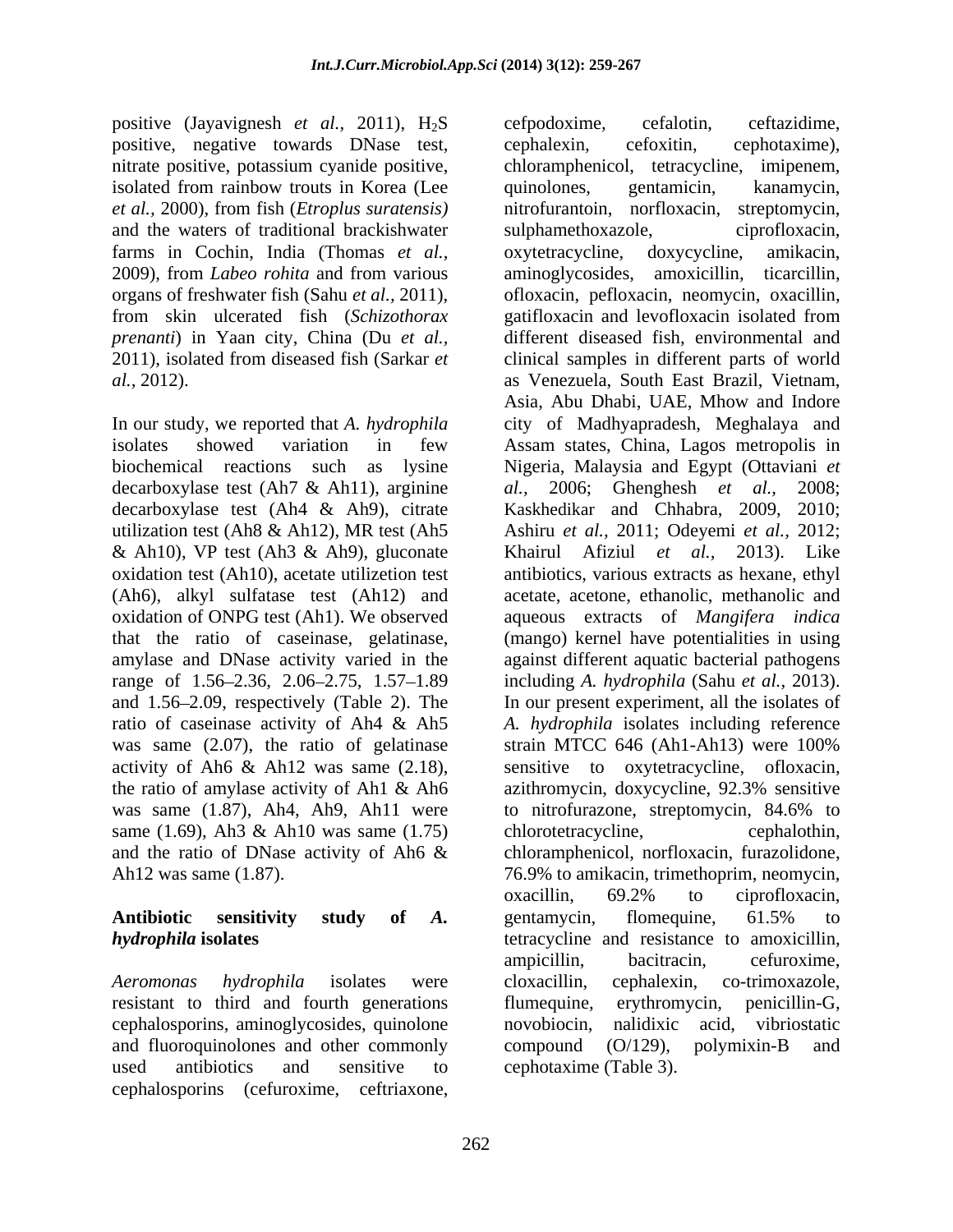### **Table.1** Phenotypic and biochemical characterization of different strains of *A. hydrophila* (Ah1-Ah 12) and reference strain (MTCC 646). (K/Ag- Alkaline butt and alkaline slant; K/A- Acid butt and alkaline slant)

| <b>Biochemical tests</b>     |                              |              |                                   |                                        |               |              | $\vert$ Ah1 $\vert$ Ah2 $\vert$ Ah3 $\vert$ Ah4 $\vert$ Ah5 $\vert$ Ah6 $\vert$ Ah7 $\vert$ Ah8 $\vert$ Ah9 $\vert$ Ah10 $\vert$ Ah11 $\vert$ Ah12 $\vert$ MTCC<br>646 |
|------------------------------|------------------------------|--------------|-----------------------------------|----------------------------------------|---------------|--------------|------------------------------------------------------------------------------------------------------------------------------------------------------------------------|
| Gram's reaction              |                              |              |                                   |                                        |               |              |                                                                                                                                                                        |
| Oxidase test                 | $+$ $-$                      |              |                                   |                                        |               |              |                                                                                                                                                                        |
| Oxidative/Fermentative test  | F                            |              |                                   |                                        |               |              |                                                                                                                                                                        |
| Motility test                | $+$ $+$                      |              |                                   | $+$                                    |               |              | $+$                                                                                                                                                                    |
| Catalase test                | $+$ $+$                      |              |                                   | $+$                                    |               |              | $+$<br>$+$                                                                                                                                                             |
| Gas from glucose             | $+$ $+$                      |              |                                   |                                        |               |              | $+$<br>$+$                                                                                                                                                             |
| Lysine decarboxylase test    | $+$ $+$                      |              |                                   |                                        |               |              |                                                                                                                                                                        |
|                              |                              |              |                                   |                                        |               |              |                                                                                                                                                                        |
| Arginine decarboxylase test  | $+$ $+$                      |              | $+$                               | $+$                                    |               |              | $+$<br>$+$                                                                                                                                                             |
| Ornithine decarboxylase test | .                            |              |                                   |                                        |               |              |                                                                                                                                                                        |
| Citrate utilization test     | $+$ $+$                      |              |                                   |                                        |               |              | $+$                                                                                                                                                                    |
| Triple sugar iron agar test  |                              | $K/Ag$ $K/A$ |                                   | K/Ag   K/Ag   K/Ag   K/Ag   K/A   K/Ag |               | $K/Ag$ $K/A$ | $K/A$ $K/Ag$                                                                                                                                                           |
| Indole production test       | $+$ $+$                      |              |                                   |                                        |               |              |                                                                                                                                                                        |
| Methyl red (MR) test         | $+$ $+$                      |              |                                   | $+$<br>$+$                             | $+$<br>$+$    | $+$          | $+$<br>$+$                                                                                                                                                             |
| Voges proskauer (VP) test    |                              |              |                                   |                                        |               |              |                                                                                                                                                                        |
| Nitrate reduction test       | $+$ $+$                      |              |                                   |                                        |               |              |                                                                                                                                                                        |
| Urease test                  |                              |              |                                   |                                        |               |              |                                                                                                                                                                        |
|                              |                              |              |                                   |                                        |               |              |                                                                                                                                                                        |
| Esculin hydrolysis test      | $+$ $+$                      |              |                                   | $+$                                    |               |              | $+$<br>$+$                                                                                                                                                             |
| Gluconate oxidation          | $+$ $+$                      |              | $+$                               | $+$<br>$+$                             | $+$           |              | $+$<br>$+$                                                                                                                                                             |
| Malonate utilization test    |                              |              |                                   |                                        |               |              |                                                                                                                                                                        |
| Acetate utilization test     | $+$ $+$                      |              |                                   |                                        |               |              | $+$                                                                                                                                                                    |
| DL-lactate utilization test  |                              |              |                                   |                                        |               |              |                                                                                                                                                                        |
| Alkyl sulfatase test         | $+$ $+$                      |              |                                   |                                        |               |              | $+$                                                                                                                                                                    |
| Amylase production test      | $+$ $+$                      |              |                                   |                                        |               |              |                                                                                                                                                                        |
| Lipase production test       | $+$ $+$                      |              |                                   |                                        |               |              |                                                                                                                                                                        |
| Gelatinase test              | $+$ $+$                      |              |                                   |                                        |               |              | $+$                                                                                                                                                                    |
| Caseinase test               | $+$ $+$                      |              |                                   | $+$                                    |               |              | $+$<br>$\perp$                                                                                                                                                         |
| DNase test                   | $+$ $+$                      |              |                                   |                                        |               |              |                                                                                                                                                                        |
|                              |                              |              |                                   |                                        |               |              |                                                                                                                                                                        |
| Oxidation of ONPG            |                              | $ +$         | $+$ $+$                           | $+$                                    |               |              | $+$<br>$+$                                                                                                                                                             |
| Acid production from:        |                              |              |                                   |                                        |               |              |                                                                                                                                                                        |
|                              | Sucrose<br>$+$ $+$           |              | $\frac{1}{2}$                     | $+$<br>$+$                             |               | $+$          | $+$<br>$+$                                                                                                                                                             |
|                              | D-fructose                   |              |                                   |                                        |               |              | $+$                                                                                                                                                                    |
|                              | D-mannose                    |              |                                   |                                        |               |              |                                                                                                                                                                        |
|                              | D-mannitol                   |              |                                   |                                        |               |              |                                                                                                                                                                        |
|                              | D-maltose<br>$+$             |              | $+$                               | $+$                                    |               |              | $+$<br>$+$ $-$                                                                                                                                                         |
|                              | Trehalose<br>$+$             |              |                                   | $+$                                    |               |              | $+$                                                                                                                                                                    |
|                              | Dextrin<br>$+$               |              |                                   |                                        |               |              | $+$<br>$\perp$                                                                                                                                                         |
|                              | Starch                       |              |                                   |                                        |               |              |                                                                                                                                                                        |
|                              | D-galactose                  | $+$          | $+$                               | $+$<br>$+$                             |               |              | $+$<br>$+$                                                                                                                                                             |
|                              |                              |              |                                   |                                        |               |              |                                                                                                                                                                        |
|                              | D-ribose<br>$+$ $+$          |              | $+$                               | $+$<br>$+$                             |               |              | $+$<br>$\perp$                                                                                                                                                         |
|                              | Glycerol<br><b>TELESCOPE</b> |              |                                   | <b>T</b>                               |               |              | $\mathbf{L}$                                                                                                                                                           |
|                              | Salicin                      |              |                                   | $+$                                    |               |              | $+$                                                                                                                                                                    |
|                              | D-sorbose                    |              |                                   |                                        |               |              |                                                                                                                                                                        |
|                              | L-rhamnose                   | $+$          |                                   |                                        |               |              |                                                                                                                                                                        |
|                              | D-melibiose                  |              |                                   |                                        |               |              |                                                                                                                                                                        |
|                              | m-inositol                   |              |                                   |                                        |               |              |                                                                                                                                                                        |
|                              | Raffinose                    |              | and the state of the state of the |                                        |               | $+$          |                                                                                                                                                                        |
|                              | Adonitol                     |              | and the state of the state of the |                                        |               |              |                                                                                                                                                                        |
|                              | D-cellobiose                 |              |                                   |                                        |               |              |                                                                                                                                                                        |
|                              |                              |              |                                   |                                        |               |              |                                                                                                                                                                        |
|                              | Inulin                       |              |                                   |                                        |               |              |                                                                                                                                                                        |
|                              | L-arabinose                  |              |                                   | $+$                                    |               |              |                                                                                                                                                                        |
|                              | Xylose<br>$+$ $ -$           | $+$          | $+$ $+$                           |                                        | $+$ $+$       |              | $+$                                                                                                                                                                    |
|                              | Dulcitol                     |              | $+$                               |                                        |               |              |                                                                                                                                                                        |
| Growth in NaCl:              |                              |              |                                   |                                        |               |              |                                                                                                                                                                        |
|                              | 0%<br>$+$ $+$                | $+$          | $+$ $+$                           | $+$<br>$+$                             | $+$ $+$       |              |                                                                                                                                                                        |
|                              | $+$                          |              | $+$ $+$                           | $+$<br>$+$                             | $\frac{1}{2}$ |              | $+$<br>$\pm$                                                                                                                                                           |
|                              | 4%                           |              |                                   |                                        |               |              |                                                                                                                                                                        |
|                              | 6%                           |              |                                   |                                        |               |              |                                                                                                                                                                        |
|                              | 8%                           |              |                                   |                                        |               |              |                                                                                                                                                                        |
|                              |                              |              |                                   |                                        |               |              |                                                                                                                                                                        |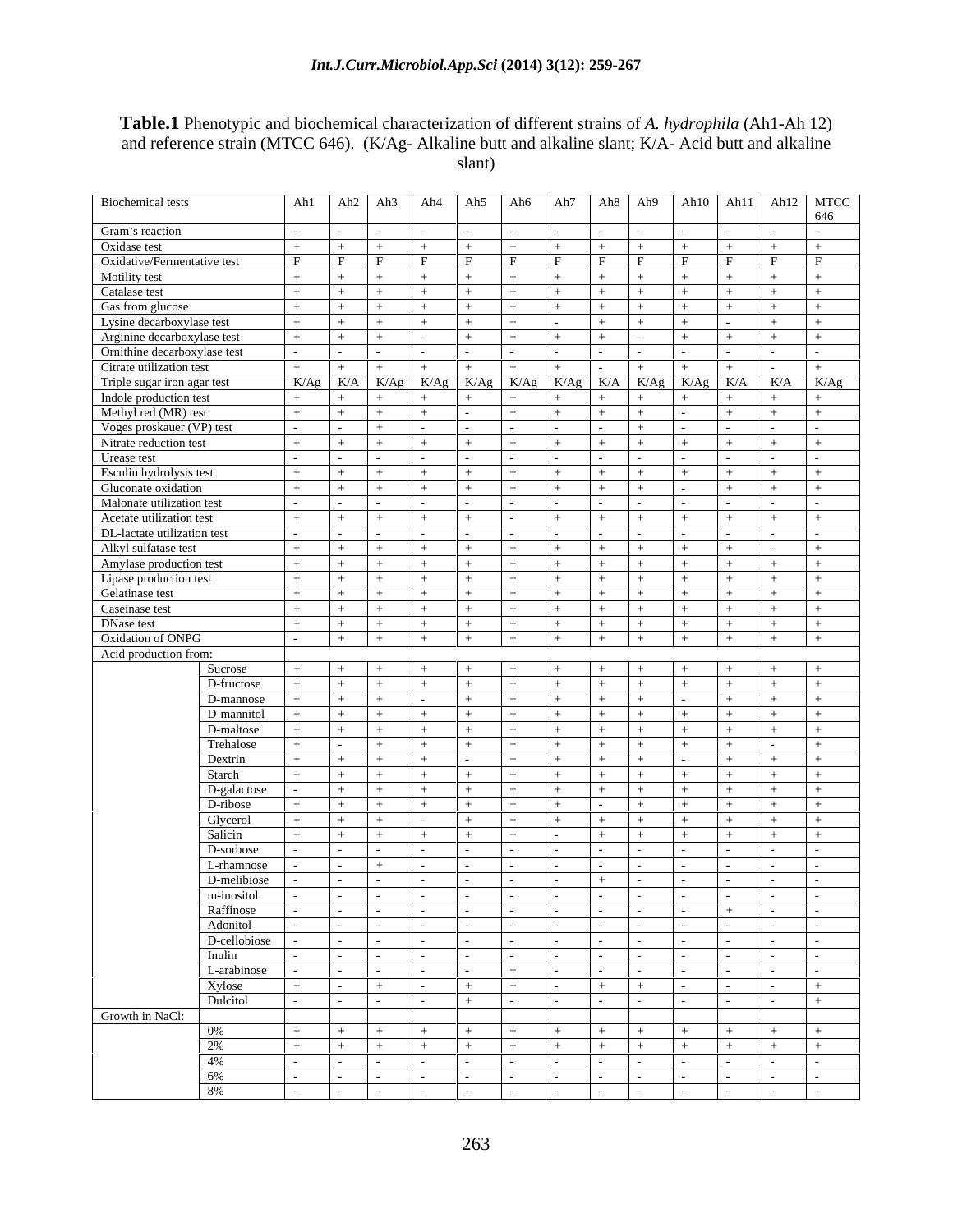|              |                       | ß-haemolvsi       |            | <b>Caseinase activity</b><br>Colony Zone |                   | Ratio             | <b>Gelatinase activity</b><br>Colony Zone |                  | <b>Amylase activity</b><br>Colony Zone |                                                            | <b>DNase activity</b>      | Ratio    |
|--------------|-----------------------|-------------------|------------|------------------------------------------|-------------------|-------------------|-------------------------------------------|------------------|----------------------------------------|------------------------------------------------------------|----------------------------|----------|
|              | Sl Strain Colony Zone |                   | Ratio      |                                          |                   |                   |                                           | Ratio            |                                        | Ratio I                                                    | Colony Zone                |          |
| No.          | Diameter              | Diameter          |            | Diameter<br>in cm                        | Diameter<br>in cm | Diameter<br>in cm | Diameter<br>in cm                         |                  | Diameter<br>Diameteı<br>in cm<br>in cm | in cm                                                      | Diameter                   | Diameter |
|              | Ah1                   | $\vert 3.2 \vert$ | 1.88       | 1.2                                      | $\vert 2.1 \vert$ | $1.75 \t 0.8$     | $\vert$ 1.9                               | $2.37 \t 0.8$    | $\vert$ 1.5                            | $1.87 \t 0.9$                                              | $\frac{\text{in cm}}{1.6}$ | 1.78     |
|              |                       |                   |            |                                          |                   |                   |                                           |                  |                                        |                                                            |                            |          |
|              | Ah2<br>$\vert$ 1.8    | $\vert 3.4 \vert$ | 1.89       | $\vert$ 1.1                              | $\frac{1}{2}$ 1.9 | $1.73$ 1.2        | 2.6                                       | $2.17 \quad 0.9$ |                                        | $1.7$ $1.89$ $1.0$ $1.9$                                   |                            | 1.90     |
|              | 2.2<br>Ah3            | 3.7               | 1.68       | 1.2                                      | 2.7               | $2.25$ 1.3        | 2.9                                       | $2.23$ 1.2       | 2.1                                    | $1.75$ 1.2                                                 | 2.1                        | 1.75     |
|              |                       |                   |            |                                          |                   |                   |                                           |                  |                                        |                                                            |                            |          |
|              | Ah4 $\vert$ 2.1       | 3.6               | 1.71       | $\vert$ 1.4                              | $\sqrt{2.9}$      | $2.07$ 1.4        | 3.1                                       | $2.21$   1.3     | 2.2                                    | $1.69$ 1.3                                                 | 2.2                        | 1.69     |
|              | Ah5                   | $\vert 3.8 \vert$ | 1.65       | 1.5                                      | 3.1               | $2.07$ 1.6        | $\vert 3.3 \vert$                         | $2.06$ 1.4       | $\vert 2.3 \vert$                      | $\begin{array}{ c c c c c } \hline 1.64 & 1.1 \end{array}$ |                            | 2 U C    |
|              | Ah6                   |                   | 2.07       | $\mid$ 0.9                               | 1.5               | $1.67$ 1.1        | $\sqrt{2.4}$                              | $2.18$ 0.8       | 1.5                                    | 1.87 0.8                                                   | 1.5                        | 1.87     |
|              |                       |                   |            |                                          |                   |                   |                                           |                  |                                        |                                                            |                            |          |
|              | Ah7 1.6               | 3.0               | 1.87       | $\mid 0.8 \mid$                          | 1.7               | $2.13 \quad 0.9$  | 2.1                                       | $2.34 \quad 0.7$ | 1.3                                    | $1.86 \t 0.9$                                              | $\vert$ 1.4                | 1.56     |
|              | 8 Ah <sub>8</sub> 1.5 | 3.1               | 2.07       | $\vert 0.9 \vert$                        | $\vert$ 1.4       | $1.56$ 1.0        | 2.2                                       | $2.20 \t 1.1$    | 1.9                                    | $1.73 \t 0.7$                                              | 1.3                        | 1.86     |
|              |                       |                   |            |                                          |                   |                   |                                           |                  |                                        |                                                            |                            |          |
|              | 9 $Alb9$ 2.2          | 3.6               | 1.64       | $\vert$ 1.4                              | 3.2               | $2.28$   1.4      | $\vert 3.4 \vert$                         | $2.43$   1.3     | 12.2                                   | $1.69$ 1.4                                                 | 2.3                        | 1.64     |
|              | $10$ Ah $10$ 2.4      | 3.9               | 1.63       | 1.3                                      | 2.8               | $2.15$   1.3      | 3.1                                       | $2.38$ 1.2       | $\vert 2.1 \vert$                      | $1.75$ 1.3                                                 | 2.4                        | 1.85     |
| $11$ Ah $11$ | 2.3                   | $\vert 3.6 \vert$ | 1.57       | 1.5                                      | 2.7               | $1.80$ 1.2        | 3.3                                       | $2.75$ 1.1       | $\vert$ 1.8                            | $1.69$ 1.2                                                 | $\vert 2.2 \vert$          | 1.84     |
|              |                       |                   |            |                                          |                   |                   |                                           |                  |                                        |                                                            |                            |          |
|              | $12$ Ah $12$ 1.6      | $\vert 3.1 \vert$ | $1.94$ 1.0 |                                          | 1.7               | $1.70$ 1.1        | $\vert 2.4 \vert$                         | $2.18$ 1.0       | 1.8                                    | $1.80 \pm 0.8$                                             | $\vert$ 1.5                | 1.87     |
|              | 13 Ah13 1.9           | 3.7               | $1.95$ 1.1 |                                          | 2.6               | $2.36$ 1.3        | 3.2                                       | $2.46$ 1.4       | 2.2                                    | $1.57$ 1.1                                                 | 1.9                        | 1.73     |
|              | <b>MTCC</b>           |                   |            |                                          |                   |                   |                                           |                  |                                        |                                                            |                            |          |
|              |                       |                   |            |                                          |                   |                   |                                           |                  |                                        |                                                            |                            |          |
|              | 646                   |                   |            |                                          |                   |                   |                                           |                  |                                        |                                                            |                            |          |

Table.2 Zone diameter (cm) of  $\beta$ -haemolysis, caseinase, gelatinase, amylase and DNase activities produced by 12 *A. hydrophila* (Ah1-Ah12) strains and *A. hydrophila* reference strain MTCC 646 (Ah13)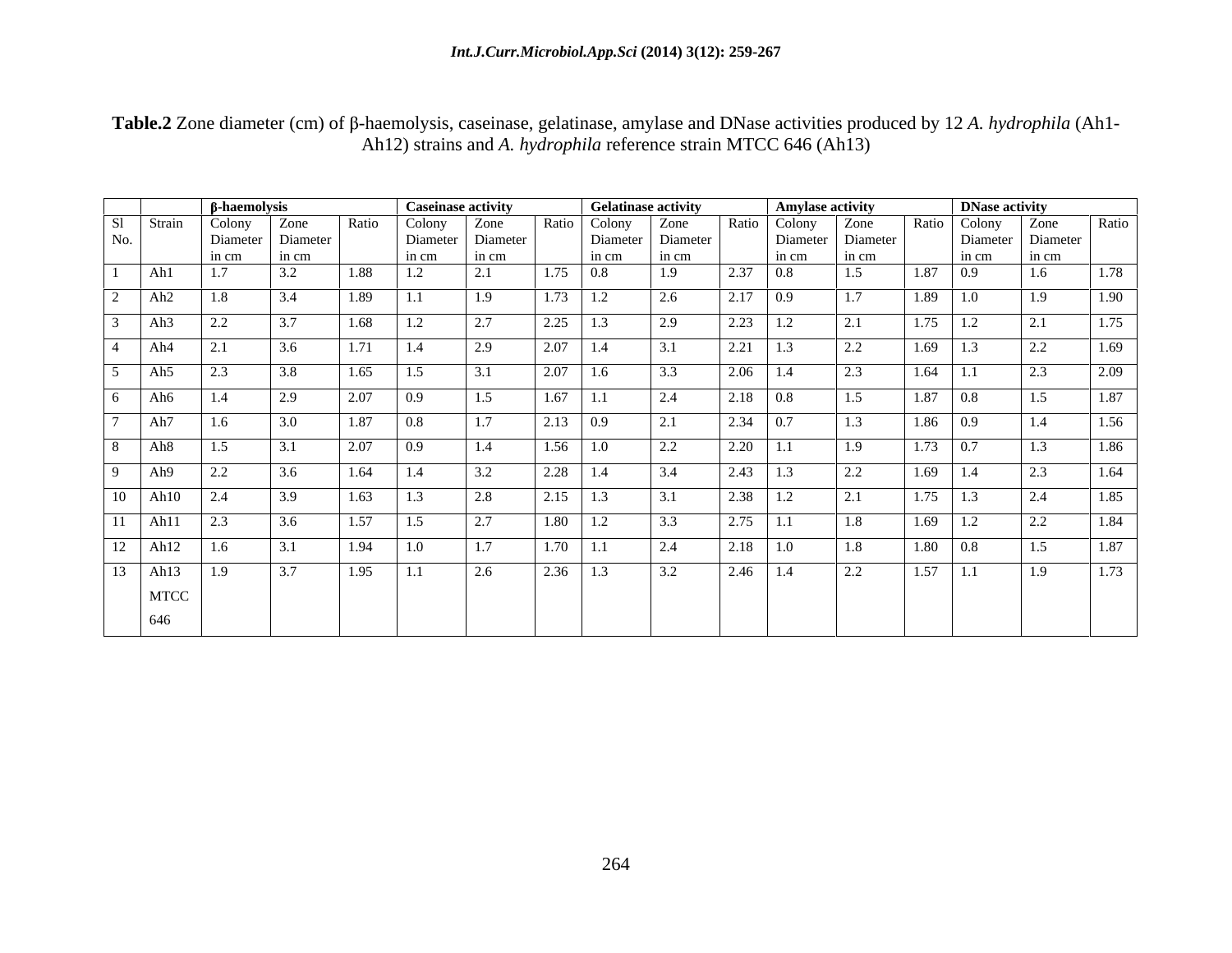| Disc<br>Antibiotics with symbols   potency<br>  Ah1   Ah2   Ah3   Ah4   Ah5   Ah6   Ah7   Ah8   Ah9   Ah   Ah   Ah   MTCC   R<br>% $S$<br>IS.<br><b>10</b><br>$\vert$ 11 $\vert$ 12<br>646<br>(mcg)<br>30<br>76.9<br>IS IS IR IS IS IR IS IR IS IS IS IR<br>17<br>$\vert$ 14<br>30-<br>R<br>$10-10$<br>$R \mid R$<br>$\overline{R}$<br>$R \mid R$<br>$\overline{R}$<br>17<br>$\Omega$<br>IR.<br>10U<br>$\mathbf{R}$<br>R<br>R<br>$\mathbf{R}$<br>R<br>$\overline{R}$<br>_በՋ<br>$\mathbf{R}$<br>$\overline{R}$<br>13<br>$\Omega$<br>$30 -$<br>IR IR<br>IRIRIRIRIRIRIRIRI<br>$\overline{R}$<br>  18<br>$\Omega$<br>14<br>84.6<br>30.<br>$S \cup S$<br>-S-<br>$\overline{R}$<br>∣S.<br>- 8<br>IS.<br>- IS -<br>10 <sup>1</sup><br>$R$ R<br>$R$ R<br>IR IR IR<br>ാവ<br>IR.<br>$\overline{R}$ $\overline{R}$<br>- 19<br>$\Omega$<br>$R \mid R$<br>$30 -$<br>$R$ R<br>$\overline{R}$ $\overline{R}$<br>$\overline{R}$ $\overline{R}$ $\overline{R}$<br>0<br>84.6<br>-S-<br>IS.<br>⊢S.<br>$R$ S<br>69.2<br>$\overline{R}$<br>$\overline{S}$<br>$S^+$<br>- S<br>84.6<br>Chloramphenicol, C<br>∣R<br>16<br>$\Omega$<br>Flumequine, F<br>$\Omega$<br>$\mathbb{R}$<br>$\overline{R}$<br>R<br>$\overline{R}$<br>-15<br>69.2<br>10 <sup>1</sup><br>$\mathbf{R}$<br>15<br>Erythromycin, E<br>15<br>$\Omega$<br>2 U<br>Penicillin-G, P<br>$R \Box$<br>R<br>$\overline{R}$<br>$R$ $\mid$ $R$<br>IR IR IR<br>- 14<br>15<br>$\Omega$<br>22<br>Novobiocin, No<br>- R<br>R<br>$\overline{R}$<br>$\overline{R}$<br>$\overline{R}$<br>IR.<br>Trimethoprim, Ti<br>$\overline{R}$<br>16<br>76.9<br>$\mathcal{S}$<br>$\overline{S}$<br>1 S I<br>Nalidixic acid, Na<br>30.<br>$\overline{R}$<br>$\mathbb{R}$<br>$\overline{R}$<br>R R<br>$\Omega$<br>R<br>Oxytetracycline, Ot<br>100<br>-S<br>∣S.<br>IS.<br>61.5<br>Tetracycline, T<br>$30^{\circ}$<br>$\mathbf{S}$ and $\mathbf{S}$<br>$\mathbf{R}$<br>$\overline{S}$ $\overline{S}$<br>- 14<br>$\overline{\phantom{a}}$<br>- 19<br>100<br>Ofloxacin. Of<br>$\overline{S}$ $\overline{S}$<br>$\overline{S}$ $\overline{S}$<br>$\overline{S}$ $\overline{S}$ $\overline{S}$<br>$\perp$ 12<br>16<br>76.9<br>Neomycin, N<br>$30 -$<br>$\begin{array}{c c} S & S \end{array}$<br>$\overline{R}$<br>12 <sub>1</sub><br>17<br>- R<br>S.<br>$\overline{S}$ $\overline{S}$<br>92.3<br>Nitrofurazone, Nf<br>100<br>$\begin{array}{c} \text{S} \\ \text{S} \end{array}$<br>$R$ $\vert$ S $\vert$ S<br>$\overline{S}$ $\overline{S}$ $\overline{S}$<br>19<br>26<br>$\overline{S}$<br>$\overline{\mathbf{S}}$ is<br>$\sim$ $\sim$ $\sim$<br>Norfloxacin, Nx<br>10 <sup>1</sup><br>$S \cup S$<br>$\begin{array}{c c c c c} \hline \end{array}$ $\begin{array}{c c c c} \hline \end{array}$<br>12 <sub>1</sub><br>84.6<br>- R<br>$\begin{array}{c} \n\text{IS} \\ \text{IS}\n\end{array}$<br>$\overline{S}$ $\overline{S}$<br>Vibriostatic (O/129)<br>$R \mid R$<br>$\overline{R}$<br>R<br>$\overline{R}$<br>RR<br>16<br>IR.<br>Polymixin B, Pb<br>$30 -$<br>$R$ R<br>$R$ $R$<br>$\overline{R}$ $\overline{R}$ $\overline{R}$<br>12 <sup>1</sup><br>$\overline{R}$ $\overline{R}$<br>$\mathbf{R}$<br>$\Omega$<br>Cephotaxime, Ce<br>$\mathbb{R}$<br>$\overline{R}$<br>$\overline{R}$<br>R<br>$\overline{R}$<br>R<br>12<br>84.6<br>Furazolidone, Fr<br>30.<br>$\mathbf{S}$<br>17<br>$\mathbf{C}$<br>$\overline{\mathbf{S}}$<br>76.9<br>30<br>Oxacillin, O<br>$S \cup$<br>$\mathbf{R}$<br>$\overline{S}$<br>$\overline{\mathbf{R}}$<br>$\overline{S}$<br>- 14<br>- 19<br>69.2<br>Flomequine, Fm<br>92.3<br>50 L<br>Streptomycin, S<br>$\mathcal{S}$<br>$\sqrt{ }$<br>∣S.<br>11<br>15<br>100<br>$\overline{S}$ $\overline{S}$ $\overline{S}$<br>Azithromycin, Az<br>30.<br>$\begin{array}{c c c c c c} \hline \end{array}$ is is<br>  14<br>20<br>IS IS<br>$\overline{S}$ $\overline{S}$<br>$\mathbf{S}$<br>- 82<br>IS IS IS IS IS IS IS IS IS IS IS IS<br>100 |                        |                 |  |  |  | $D$ – Schsittyc, $N$ – Kesistant<br>Isolates |  |  |    | Zone of inhibition |  |
|----------------------------------------------------------------------------------------------------------------------------------------------------------------------------------------------------------------------------------------------------------------------------------------------------------------------------------------------------------------------------------------------------------------------------------------------------------------------------------------------------------------------------------------------------------------------------------------------------------------------------------------------------------------------------------------------------------------------------------------------------------------------------------------------------------------------------------------------------------------------------------------------------------------------------------------------------------------------------------------------------------------------------------------------------------------------------------------------------------------------------------------------------------------------------------------------------------------------------------------------------------------------------------------------------------------------------------------------------------------------------------------------------------------------------------------------------------------------------------------------------------------------------------------------------------------------------------------------------------------------------------------------------------------------------------------------------------------------------------------------------------------------------------------------------------------------------------------------------------------------------------------------------------------------------------------------------------------------------------------------------------------------------------------------------------------------------------------------------------------------------------------------------------------------------------------------------------------------------------------------------------------------------------------------------------------------------------------------------------------------------------------------------------------------------------------------------------------------------------------------------------------------------------------------------------------------------------------------------------------------------------------------------------------------------------------------------------------------------------------------------------------------------------------------------------------------------------------------------------------------------------------------------------------------------------------------------------------------------------------------------------------------------------------------------------------------------------------------------------------------------------------------------------------------------------------------------------------------------------------------------------------------------------------------------------------------------------------------------------------------------------------------------------------------------------------------------------------------------------------------------------------------------------------------------------------------------------------------------------------------------------------------------------------------------------------------------------------------------------------------------------------------------------------------------------------------------------------------------------------------|------------------------|-----------------|--|--|--|----------------------------------------------|--|--|----|--------------------|--|
|                                                                                                                                                                                                                                                                                                                                                                                                                                                                                                                                                                                                                                                                                                                                                                                                                                                                                                                                                                                                                                                                                                                                                                                                                                                                                                                                                                                                                                                                                                                                                                                                                                                                                                                                                                                                                                                                                                                                                                                                                                                                                                                                                                                                                                                                                                                                                                                                                                                                                                                                                                                                                                                                                                                                                                                                                                                                                                                                                                                                                                                                                                                                                                                                                                                                                                                                                                                                                                                                                                                                                                                                                                                                                                                                                                                                                                                                      |                        |                 |  |  |  |                                              |  |  |    |                    |  |
|                                                                                                                                                                                                                                                                                                                                                                                                                                                                                                                                                                                                                                                                                                                                                                                                                                                                                                                                                                                                                                                                                                                                                                                                                                                                                                                                                                                                                                                                                                                                                                                                                                                                                                                                                                                                                                                                                                                                                                                                                                                                                                                                                                                                                                                                                                                                                                                                                                                                                                                                                                                                                                                                                                                                                                                                                                                                                                                                                                                                                                                                                                                                                                                                                                                                                                                                                                                                                                                                                                                                                                                                                                                                                                                                                                                                                                                                      |                        |                 |  |  |  |                                              |  |  |    |                    |  |
|                                                                                                                                                                                                                                                                                                                                                                                                                                                                                                                                                                                                                                                                                                                                                                                                                                                                                                                                                                                                                                                                                                                                                                                                                                                                                                                                                                                                                                                                                                                                                                                                                                                                                                                                                                                                                                                                                                                                                                                                                                                                                                                                                                                                                                                                                                                                                                                                                                                                                                                                                                                                                                                                                                                                                                                                                                                                                                                                                                                                                                                                                                                                                                                                                                                                                                                                                                                                                                                                                                                                                                                                                                                                                                                                                                                                                                                                      |                        |                 |  |  |  |                                              |  |  |    |                    |  |
|                                                                                                                                                                                                                                                                                                                                                                                                                                                                                                                                                                                                                                                                                                                                                                                                                                                                                                                                                                                                                                                                                                                                                                                                                                                                                                                                                                                                                                                                                                                                                                                                                                                                                                                                                                                                                                                                                                                                                                                                                                                                                                                                                                                                                                                                                                                                                                                                                                                                                                                                                                                                                                                                                                                                                                                                                                                                                                                                                                                                                                                                                                                                                                                                                                                                                                                                                                                                                                                                                                                                                                                                                                                                                                                                                                                                                                                                      | Amikacin, Ak           |                 |  |  |  |                                              |  |  |    |                    |  |
|                                                                                                                                                                                                                                                                                                                                                                                                                                                                                                                                                                                                                                                                                                                                                                                                                                                                                                                                                                                                                                                                                                                                                                                                                                                                                                                                                                                                                                                                                                                                                                                                                                                                                                                                                                                                                                                                                                                                                                                                                                                                                                                                                                                                                                                                                                                                                                                                                                                                                                                                                                                                                                                                                                                                                                                                                                                                                                                                                                                                                                                                                                                                                                                                                                                                                                                                                                                                                                                                                                                                                                                                                                                                                                                                                                                                                                                                      | Amoxycillin, Am        |                 |  |  |  |                                              |  |  |    |                    |  |
|                                                                                                                                                                                                                                                                                                                                                                                                                                                                                                                                                                                                                                                                                                                                                                                                                                                                                                                                                                                                                                                                                                                                                                                                                                                                                                                                                                                                                                                                                                                                                                                                                                                                                                                                                                                                                                                                                                                                                                                                                                                                                                                                                                                                                                                                                                                                                                                                                                                                                                                                                                                                                                                                                                                                                                                                                                                                                                                                                                                                                                                                                                                                                                                                                                                                                                                                                                                                                                                                                                                                                                                                                                                                                                                                                                                                                                                                      | Ampicillin, A          |                 |  |  |  |                                              |  |  |    |                    |  |
|                                                                                                                                                                                                                                                                                                                                                                                                                                                                                                                                                                                                                                                                                                                                                                                                                                                                                                                                                                                                                                                                                                                                                                                                                                                                                                                                                                                                                                                                                                                                                                                                                                                                                                                                                                                                                                                                                                                                                                                                                                                                                                                                                                                                                                                                                                                                                                                                                                                                                                                                                                                                                                                                                                                                                                                                                                                                                                                                                                                                                                                                                                                                                                                                                                                                                                                                                                                                                                                                                                                                                                                                                                                                                                                                                                                                                                                                      | Bacitracin, B          |                 |  |  |  |                                              |  |  |    |                    |  |
|                                                                                                                                                                                                                                                                                                                                                                                                                                                                                                                                                                                                                                                                                                                                                                                                                                                                                                                                                                                                                                                                                                                                                                                                                                                                                                                                                                                                                                                                                                                                                                                                                                                                                                                                                                                                                                                                                                                                                                                                                                                                                                                                                                                                                                                                                                                                                                                                                                                                                                                                                                                                                                                                                                                                                                                                                                                                                                                                                                                                                                                                                                                                                                                                                                                                                                                                                                                                                                                                                                                                                                                                                                                                                                                                                                                                                                                                      | Cefuroxime, Cf         |                 |  |  |  |                                              |  |  |    |                    |  |
|                                                                                                                                                                                                                                                                                                                                                                                                                                                                                                                                                                                                                                                                                                                                                                                                                                                                                                                                                                                                                                                                                                                                                                                                                                                                                                                                                                                                                                                                                                                                                                                                                                                                                                                                                                                                                                                                                                                                                                                                                                                                                                                                                                                                                                                                                                                                                                                                                                                                                                                                                                                                                                                                                                                                                                                                                                                                                                                                                                                                                                                                                                                                                                                                                                                                                                                                                                                                                                                                                                                                                                                                                                                                                                                                                                                                                                                                      | Chlorotetracycline, Cl |                 |  |  |  |                                              |  |  |    |                    |  |
|                                                                                                                                                                                                                                                                                                                                                                                                                                                                                                                                                                                                                                                                                                                                                                                                                                                                                                                                                                                                                                                                                                                                                                                                                                                                                                                                                                                                                                                                                                                                                                                                                                                                                                                                                                                                                                                                                                                                                                                                                                                                                                                                                                                                                                                                                                                                                                                                                                                                                                                                                                                                                                                                                                                                                                                                                                                                                                                                                                                                                                                                                                                                                                                                                                                                                                                                                                                                                                                                                                                                                                                                                                                                                                                                                                                                                                                                      | Cloxacillin, Cx        |                 |  |  |  |                                              |  |  |    |                    |  |
|                                                                                                                                                                                                                                                                                                                                                                                                                                                                                                                                                                                                                                                                                                                                                                                                                                                                                                                                                                                                                                                                                                                                                                                                                                                                                                                                                                                                                                                                                                                                                                                                                                                                                                                                                                                                                                                                                                                                                                                                                                                                                                                                                                                                                                                                                                                                                                                                                                                                                                                                                                                                                                                                                                                                                                                                                                                                                                                                                                                                                                                                                                                                                                                                                                                                                                                                                                                                                                                                                                                                                                                                                                                                                                                                                                                                                                                                      | Cephalexin, Cp         |                 |  |  |  |                                              |  |  |    |                    |  |
|                                                                                                                                                                                                                                                                                                                                                                                                                                                                                                                                                                                                                                                                                                                                                                                                                                                                                                                                                                                                                                                                                                                                                                                                                                                                                                                                                                                                                                                                                                                                                                                                                                                                                                                                                                                                                                                                                                                                                                                                                                                                                                                                                                                                                                                                                                                                                                                                                                                                                                                                                                                                                                                                                                                                                                                                                                                                                                                                                                                                                                                                                                                                                                                                                                                                                                                                                                                                                                                                                                                                                                                                                                                                                                                                                                                                                                                                      | Cephalothin, Ch        |                 |  |  |  |                                              |  |  |    |                    |  |
|                                                                                                                                                                                                                                                                                                                                                                                                                                                                                                                                                                                                                                                                                                                                                                                                                                                                                                                                                                                                                                                                                                                                                                                                                                                                                                                                                                                                                                                                                                                                                                                                                                                                                                                                                                                                                                                                                                                                                                                                                                                                                                                                                                                                                                                                                                                                                                                                                                                                                                                                                                                                                                                                                                                                                                                                                                                                                                                                                                                                                                                                                                                                                                                                                                                                                                                                                                                                                                                                                                                                                                                                                                                                                                                                                                                                                                                                      | Ciprofloxacin, Cf      |                 |  |  |  |                                              |  |  |    |                    |  |
|                                                                                                                                                                                                                                                                                                                                                                                                                                                                                                                                                                                                                                                                                                                                                                                                                                                                                                                                                                                                                                                                                                                                                                                                                                                                                                                                                                                                                                                                                                                                                                                                                                                                                                                                                                                                                                                                                                                                                                                                                                                                                                                                                                                                                                                                                                                                                                                                                                                                                                                                                                                                                                                                                                                                                                                                                                                                                                                                                                                                                                                                                                                                                                                                                                                                                                                                                                                                                                                                                                                                                                                                                                                                                                                                                                                                                                                                      |                        |                 |  |  |  |                                              |  |  |    |                    |  |
|                                                                                                                                                                                                                                                                                                                                                                                                                                                                                                                                                                                                                                                                                                                                                                                                                                                                                                                                                                                                                                                                                                                                                                                                                                                                                                                                                                                                                                                                                                                                                                                                                                                                                                                                                                                                                                                                                                                                                                                                                                                                                                                                                                                                                                                                                                                                                                                                                                                                                                                                                                                                                                                                                                                                                                                                                                                                                                                                                                                                                                                                                                                                                                                                                                                                                                                                                                                                                                                                                                                                                                                                                                                                                                                                                                                                                                                                      | Co-trimoxazole, Co     |                 |  |  |  |                                              |  |  |    |                    |  |
|                                                                                                                                                                                                                                                                                                                                                                                                                                                                                                                                                                                                                                                                                                                                                                                                                                                                                                                                                                                                                                                                                                                                                                                                                                                                                                                                                                                                                                                                                                                                                                                                                                                                                                                                                                                                                                                                                                                                                                                                                                                                                                                                                                                                                                                                                                                                                                                                                                                                                                                                                                                                                                                                                                                                                                                                                                                                                                                                                                                                                                                                                                                                                                                                                                                                                                                                                                                                                                                                                                                                                                                                                                                                                                                                                                                                                                                                      |                        |                 |  |  |  |                                              |  |  |    |                    |  |
|                                                                                                                                                                                                                                                                                                                                                                                                                                                                                                                                                                                                                                                                                                                                                                                                                                                                                                                                                                                                                                                                                                                                                                                                                                                                                                                                                                                                                                                                                                                                                                                                                                                                                                                                                                                                                                                                                                                                                                                                                                                                                                                                                                                                                                                                                                                                                                                                                                                                                                                                                                                                                                                                                                                                                                                                                                                                                                                                                                                                                                                                                                                                                                                                                                                                                                                                                                                                                                                                                                                                                                                                                                                                                                                                                                                                                                                                      | Gentamycin, G          |                 |  |  |  |                                              |  |  |    |                    |  |
|                                                                                                                                                                                                                                                                                                                                                                                                                                                                                                                                                                                                                                                                                                                                                                                                                                                                                                                                                                                                                                                                                                                                                                                                                                                                                                                                                                                                                                                                                                                                                                                                                                                                                                                                                                                                                                                                                                                                                                                                                                                                                                                                                                                                                                                                                                                                                                                                                                                                                                                                                                                                                                                                                                                                                                                                                                                                                                                                                                                                                                                                                                                                                                                                                                                                                                                                                                                                                                                                                                                                                                                                                                                                                                                                                                                                                                                                      |                        |                 |  |  |  |                                              |  |  |    |                    |  |
|                                                                                                                                                                                                                                                                                                                                                                                                                                                                                                                                                                                                                                                                                                                                                                                                                                                                                                                                                                                                                                                                                                                                                                                                                                                                                                                                                                                                                                                                                                                                                                                                                                                                                                                                                                                                                                                                                                                                                                                                                                                                                                                                                                                                                                                                                                                                                                                                                                                                                                                                                                                                                                                                                                                                                                                                                                                                                                                                                                                                                                                                                                                                                                                                                                                                                                                                                                                                                                                                                                                                                                                                                                                                                                                                                                                                                                                                      |                        |                 |  |  |  |                                              |  |  |    |                    |  |
|                                                                                                                                                                                                                                                                                                                                                                                                                                                                                                                                                                                                                                                                                                                                                                                                                                                                                                                                                                                                                                                                                                                                                                                                                                                                                                                                                                                                                                                                                                                                                                                                                                                                                                                                                                                                                                                                                                                                                                                                                                                                                                                                                                                                                                                                                                                                                                                                                                                                                                                                                                                                                                                                                                                                                                                                                                                                                                                                                                                                                                                                                                                                                                                                                                                                                                                                                                                                                                                                                                                                                                                                                                                                                                                                                                                                                                                                      |                        |                 |  |  |  |                                              |  |  |    |                    |  |
|                                                                                                                                                                                                                                                                                                                                                                                                                                                                                                                                                                                                                                                                                                                                                                                                                                                                                                                                                                                                                                                                                                                                                                                                                                                                                                                                                                                                                                                                                                                                                                                                                                                                                                                                                                                                                                                                                                                                                                                                                                                                                                                                                                                                                                                                                                                                                                                                                                                                                                                                                                                                                                                                                                                                                                                                                                                                                                                                                                                                                                                                                                                                                                                                                                                                                                                                                                                                                                                                                                                                                                                                                                                                                                                                                                                                                                                                      |                        |                 |  |  |  |                                              |  |  |    |                    |  |
|                                                                                                                                                                                                                                                                                                                                                                                                                                                                                                                                                                                                                                                                                                                                                                                                                                                                                                                                                                                                                                                                                                                                                                                                                                                                                                                                                                                                                                                                                                                                                                                                                                                                                                                                                                                                                                                                                                                                                                                                                                                                                                                                                                                                                                                                                                                                                                                                                                                                                                                                                                                                                                                                                                                                                                                                                                                                                                                                                                                                                                                                                                                                                                                                                                                                                                                                                                                                                                                                                                                                                                                                                                                                                                                                                                                                                                                                      |                        |                 |  |  |  |                                              |  |  |    |                    |  |
|                                                                                                                                                                                                                                                                                                                                                                                                                                                                                                                                                                                                                                                                                                                                                                                                                                                                                                                                                                                                                                                                                                                                                                                                                                                                                                                                                                                                                                                                                                                                                                                                                                                                                                                                                                                                                                                                                                                                                                                                                                                                                                                                                                                                                                                                                                                                                                                                                                                                                                                                                                                                                                                                                                                                                                                                                                                                                                                                                                                                                                                                                                                                                                                                                                                                                                                                                                                                                                                                                                                                                                                                                                                                                                                                                                                                                                                                      |                        |                 |  |  |  |                                              |  |  |    |                    |  |
|                                                                                                                                                                                                                                                                                                                                                                                                                                                                                                                                                                                                                                                                                                                                                                                                                                                                                                                                                                                                                                                                                                                                                                                                                                                                                                                                                                                                                                                                                                                                                                                                                                                                                                                                                                                                                                                                                                                                                                                                                                                                                                                                                                                                                                                                                                                                                                                                                                                                                                                                                                                                                                                                                                                                                                                                                                                                                                                                                                                                                                                                                                                                                                                                                                                                                                                                                                                                                                                                                                                                                                                                                                                                                                                                                                                                                                                                      |                        |                 |  |  |  |                                              |  |  |    |                    |  |
|                                                                                                                                                                                                                                                                                                                                                                                                                                                                                                                                                                                                                                                                                                                                                                                                                                                                                                                                                                                                                                                                                                                                                                                                                                                                                                                                                                                                                                                                                                                                                                                                                                                                                                                                                                                                                                                                                                                                                                                                                                                                                                                                                                                                                                                                                                                                                                                                                                                                                                                                                                                                                                                                                                                                                                                                                                                                                                                                                                                                                                                                                                                                                                                                                                                                                                                                                                                                                                                                                                                                                                                                                                                                                                                                                                                                                                                                      |                        |                 |  |  |  |                                              |  |  |    |                    |  |
|                                                                                                                                                                                                                                                                                                                                                                                                                                                                                                                                                                                                                                                                                                                                                                                                                                                                                                                                                                                                                                                                                                                                                                                                                                                                                                                                                                                                                                                                                                                                                                                                                                                                                                                                                                                                                                                                                                                                                                                                                                                                                                                                                                                                                                                                                                                                                                                                                                                                                                                                                                                                                                                                                                                                                                                                                                                                                                                                                                                                                                                                                                                                                                                                                                                                                                                                                                                                                                                                                                                                                                                                                                                                                                                                                                                                                                                                      |                        |                 |  |  |  |                                              |  |  |    |                    |  |
|                                                                                                                                                                                                                                                                                                                                                                                                                                                                                                                                                                                                                                                                                                                                                                                                                                                                                                                                                                                                                                                                                                                                                                                                                                                                                                                                                                                                                                                                                                                                                                                                                                                                                                                                                                                                                                                                                                                                                                                                                                                                                                                                                                                                                                                                                                                                                                                                                                                                                                                                                                                                                                                                                                                                                                                                                                                                                                                                                                                                                                                                                                                                                                                                                                                                                                                                                                                                                                                                                                                                                                                                                                                                                                                                                                                                                                                                      |                        |                 |  |  |  |                                              |  |  |    |                    |  |
|                                                                                                                                                                                                                                                                                                                                                                                                                                                                                                                                                                                                                                                                                                                                                                                                                                                                                                                                                                                                                                                                                                                                                                                                                                                                                                                                                                                                                                                                                                                                                                                                                                                                                                                                                                                                                                                                                                                                                                                                                                                                                                                                                                                                                                                                                                                                                                                                                                                                                                                                                                                                                                                                                                                                                                                                                                                                                                                                                                                                                                                                                                                                                                                                                                                                                                                                                                                                                                                                                                                                                                                                                                                                                                                                                                                                                                                                      |                        |                 |  |  |  |                                              |  |  |    |                    |  |
|                                                                                                                                                                                                                                                                                                                                                                                                                                                                                                                                                                                                                                                                                                                                                                                                                                                                                                                                                                                                                                                                                                                                                                                                                                                                                                                                                                                                                                                                                                                                                                                                                                                                                                                                                                                                                                                                                                                                                                                                                                                                                                                                                                                                                                                                                                                                                                                                                                                                                                                                                                                                                                                                                                                                                                                                                                                                                                                                                                                                                                                                                                                                                                                                                                                                                                                                                                                                                                                                                                                                                                                                                                                                                                                                                                                                                                                                      |                        |                 |  |  |  |                                              |  |  |    |                    |  |
|                                                                                                                                                                                                                                                                                                                                                                                                                                                                                                                                                                                                                                                                                                                                                                                                                                                                                                                                                                                                                                                                                                                                                                                                                                                                                                                                                                                                                                                                                                                                                                                                                                                                                                                                                                                                                                                                                                                                                                                                                                                                                                                                                                                                                                                                                                                                                                                                                                                                                                                                                                                                                                                                                                                                                                                                                                                                                                                                                                                                                                                                                                                                                                                                                                                                                                                                                                                                                                                                                                                                                                                                                                                                                                                                                                                                                                                                      |                        |                 |  |  |  |                                              |  |  |    |                    |  |
|                                                                                                                                                                                                                                                                                                                                                                                                                                                                                                                                                                                                                                                                                                                                                                                                                                                                                                                                                                                                                                                                                                                                                                                                                                                                                                                                                                                                                                                                                                                                                                                                                                                                                                                                                                                                                                                                                                                                                                                                                                                                                                                                                                                                                                                                                                                                                                                                                                                                                                                                                                                                                                                                                                                                                                                                                                                                                                                                                                                                                                                                                                                                                                                                                                                                                                                                                                                                                                                                                                                                                                                                                                                                                                                                                                                                                                                                      |                        |                 |  |  |  |                                              |  |  |    |                    |  |
|                                                                                                                                                                                                                                                                                                                                                                                                                                                                                                                                                                                                                                                                                                                                                                                                                                                                                                                                                                                                                                                                                                                                                                                                                                                                                                                                                                                                                                                                                                                                                                                                                                                                                                                                                                                                                                                                                                                                                                                                                                                                                                                                                                                                                                                                                                                                                                                                                                                                                                                                                                                                                                                                                                                                                                                                                                                                                                                                                                                                                                                                                                                                                                                                                                                                                                                                                                                                                                                                                                                                                                                                                                                                                                                                                                                                                                                                      |                        |                 |  |  |  |                                              |  |  |    |                    |  |
|                                                                                                                                                                                                                                                                                                                                                                                                                                                                                                                                                                                                                                                                                                                                                                                                                                                                                                                                                                                                                                                                                                                                                                                                                                                                                                                                                                                                                                                                                                                                                                                                                                                                                                                                                                                                                                                                                                                                                                                                                                                                                                                                                                                                                                                                                                                                                                                                                                                                                                                                                                                                                                                                                                                                                                                                                                                                                                                                                                                                                                                                                                                                                                                                                                                                                                                                                                                                                                                                                                                                                                                                                                                                                                                                                                                                                                                                      |                        |                 |  |  |  |                                              |  |  |    |                    |  |
|                                                                                                                                                                                                                                                                                                                                                                                                                                                                                                                                                                                                                                                                                                                                                                                                                                                                                                                                                                                                                                                                                                                                                                                                                                                                                                                                                                                                                                                                                                                                                                                                                                                                                                                                                                                                                                                                                                                                                                                                                                                                                                                                                                                                                                                                                                                                                                                                                                                                                                                                                                                                                                                                                                                                                                                                                                                                                                                                                                                                                                                                                                                                                                                                                                                                                                                                                                                                                                                                                                                                                                                                                                                                                                                                                                                                                                                                      |                        |                 |  |  |  |                                              |  |  |    |                    |  |
|                                                                                                                                                                                                                                                                                                                                                                                                                                                                                                                                                                                                                                                                                                                                                                                                                                                                                                                                                                                                                                                                                                                                                                                                                                                                                                                                                                                                                                                                                                                                                                                                                                                                                                                                                                                                                                                                                                                                                                                                                                                                                                                                                                                                                                                                                                                                                                                                                                                                                                                                                                                                                                                                                                                                                                                                                                                                                                                                                                                                                                                                                                                                                                                                                                                                                                                                                                                                                                                                                                                                                                                                                                                                                                                                                                                                                                                                      |                        |                 |  |  |  |                                              |  |  |    |                    |  |
|                                                                                                                                                                                                                                                                                                                                                                                                                                                                                                                                                                                                                                                                                                                                                                                                                                                                                                                                                                                                                                                                                                                                                                                                                                                                                                                                                                                                                                                                                                                                                                                                                                                                                                                                                                                                                                                                                                                                                                                                                                                                                                                                                                                                                                                                                                                                                                                                                                                                                                                                                                                                                                                                                                                                                                                                                                                                                                                                                                                                                                                                                                                                                                                                                                                                                                                                                                                                                                                                                                                                                                                                                                                                                                                                                                                                                                                                      | Doxycycline, Do        | 30 <sup>7</sup> |  |  |  |                                              |  |  | 12 | 16                 |  |

### **Table.3** Antibiogram test of different strains of *A. hydrophila* (Ah1-Ah 12) and reference strain (MTCC 646).  $S=$  sensitive,  $R=$  Resistant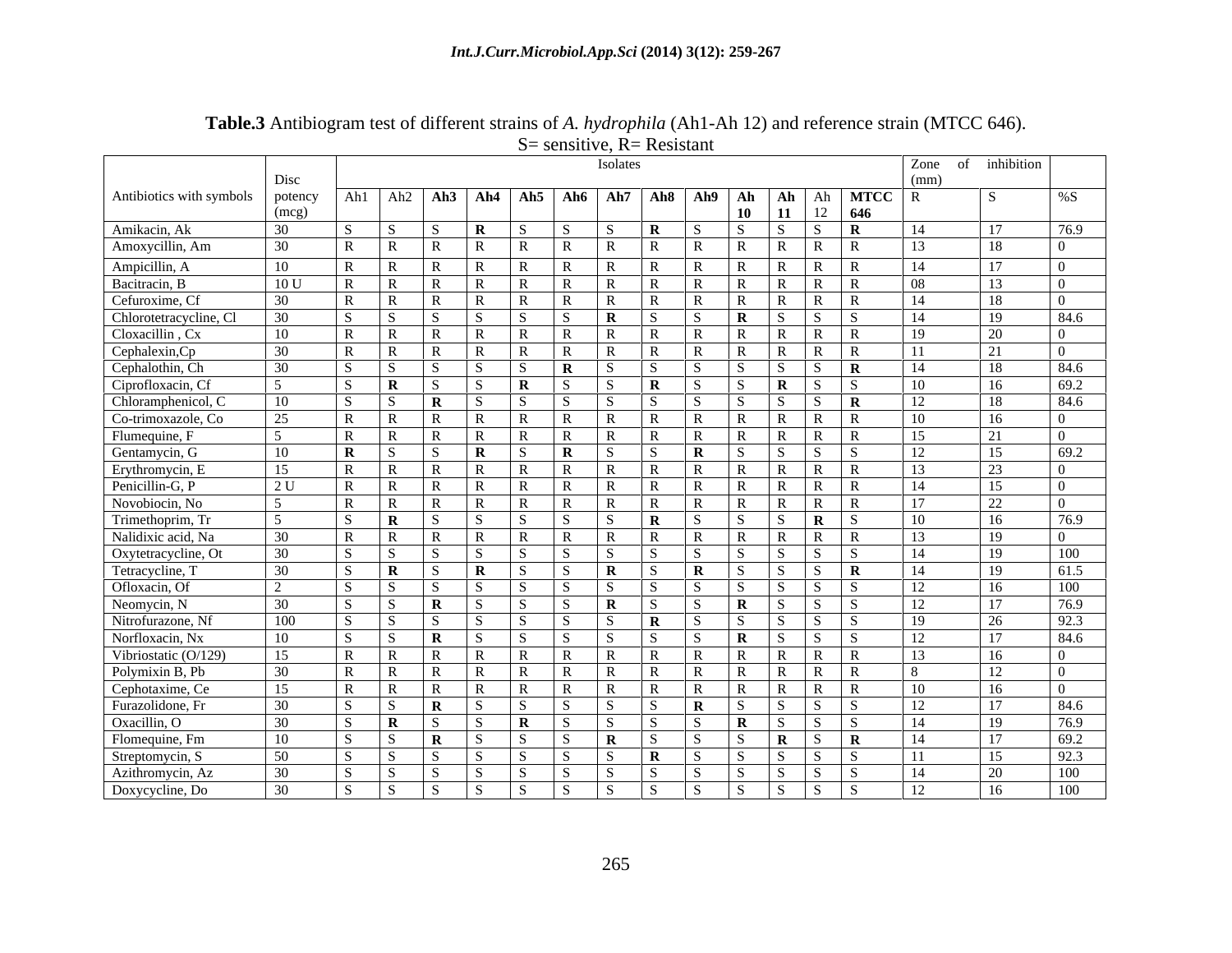In conclusion, the findings of the present<br>study indicate the involvement of A. S17. Clinical Laboratory study indicate the involvement of *A*. S17. Clinical Laboratory and *hydrophila* from the disease affected fish<br>as a major pathogen The results of USA. Pp. 76–79. as a major pathogen. The results of phenotypic, biochemical characterization and antibiogram studies to a wide no. of antibiotics could be used for diagnosis of aeromoniasis, EUS in different outbreak and epidemiological condition.<br>Edinburgh.

We express our heartiest gratitude to The Director, Central Institute of Freshwater Aquaculture (ICAR), Bhubaneswar, India and Director, Regional Medical Research Centre (ICMR), Bhubaneswar for (Ham). *Geobioscience*, 25:102–104. sincere co-operation for conducting this

- Aguirre-Guzman, G., Filipe, A.V. 2000.<br>
Infectious disease in shrimp species and the etiology and antimicrobial Infcetious disease in shrimp species with aquaculture potential. *Rec. Res. Develop. Microbiol., 4: 333-348.*
- Ali Alzainy, Z.A. 2011. The occurrence, hemolytic, cytotoxic activity and antibiotic susceptibility of *Aeromonas*
- Ashiru, A.W., Uaboi-Egbeni, P.O.,  $Dis.$ ,  $55.$   $251-254.$ Oguntowo, J.E., Idika, C.N. 2011. Isolation and antibiotic profile of (*Tilapia nilotica*) and catfish (*Clarias betrachus*). *Pak. J. Nutr.,* 10(10):
- Balc´azar, J.L., de Blas, I., Ruiz-Zarzuela, I.R., Cunningham, D., Vendrell, D., M´uzquiz, J.L. 2006. The role of
- CLSI, 2010. Performance standards for

In: Information Supplement M100- S17. Clinical Laboratory and Standards Institute, Wayne, USA. Pp. 76–79.

- Cruikshank, R., Duguid, J.P., Marmion, B.P., Swain, R.H.A. (Eds.), 1975. Medical microbiology, The Practice of medical microbiology,  $12<sup>th</sup>$  edn,  $\phi$  edn, Vol II. Churchill Living stone, Edinburgh. **Example 2018**
- **Acknowledgement**<br>
Pathobiology of *Aeromonas* infection Das, B.K., Mukherjee, S.C. 1997. in rohu, Labeo rohita (Ham.) fingerlings. *J. Aquacult.*, 5: 89–94.
	- Das, B.K., Mukherjee, S.C. 1998. Pathology of black spot disease in fry and fingerlings of rohu; *Labeo rohita*
- providing all the possible assistance and Dias, C., Mota, V., Martinez-Murcia, A., investigation. resistance patterns of *Aeromonas* spp. **References** *Aquacult. Res. Dev.*, 3(3): 1–4. Saavedra, M.J. 2012. Antimicrobial isolated from Ornamental fish. *J. Aquacult. Res. Dev.,* 3(3): 1–4.
	- Du, Z.J., Huang, X.L., Chen, D.F., Wang, K.Y., Deng, Y.Q. 2011. Studies on etiology and antimicrobial susceptibility testing of skin ulcer disease in *Schizothorax prenanti*. *J. Anim. Vet. Adv.,* 10(13): 1731–1734.
	- *hydrophila* isolated from fish samples *hydrophila* isolated from fish samples in Baghdad. *Iraq. J. Vet. Med.,* 35(2):  $123-135.$  Interature. *Diag. MICrobiol. Inject.* Figueras, M.J., Aldea, M.J., Fernandez, N., Aspiroz, C., Alperi, A., Guarro, J. 2007. *Aeromonas* hemolytic uremic syndrome. A case and a review of the literature. *Diag. Microbiol. Infect. Dis.*, 58: 231–234.
	- *Aeromonas* species from tilapia fish Ghenghesh, K.S., Ahmed, S.F., El-Khalek, R.A., Al-Gendy, A., Klena, J. 2008. *Aeromonas*-associated infections in developing countries. *J. Infect. Dev. Countries., 2(2): 81–98.*
	- 982 986. Holt, J.G., Krieg, N.R. 1984. Bergey's manual of Systematic Bacteriology, Vol. 1, Williams and Wilkins, Baltimore, USA.
	- probiotics in aquaculture. *Vet*. Jayavignesh, v., Sendesh Kannan, K., Bnat, *Microbiol.,* 114(3–4): 173–186. **A.D.** 2011. Biochemical antimicrobial susceptibility testing.<br>
	from catfish. Arch. Appl. Sci. Res., Jayavignesh, V., Sendesh Kannan, K., Bhat, A.D. 2011. Biochemical characterization and cytotoxicity of the *Aeromonas hydrophila* isolated from catfish. *Arch. Appl. Sci. Res.,*